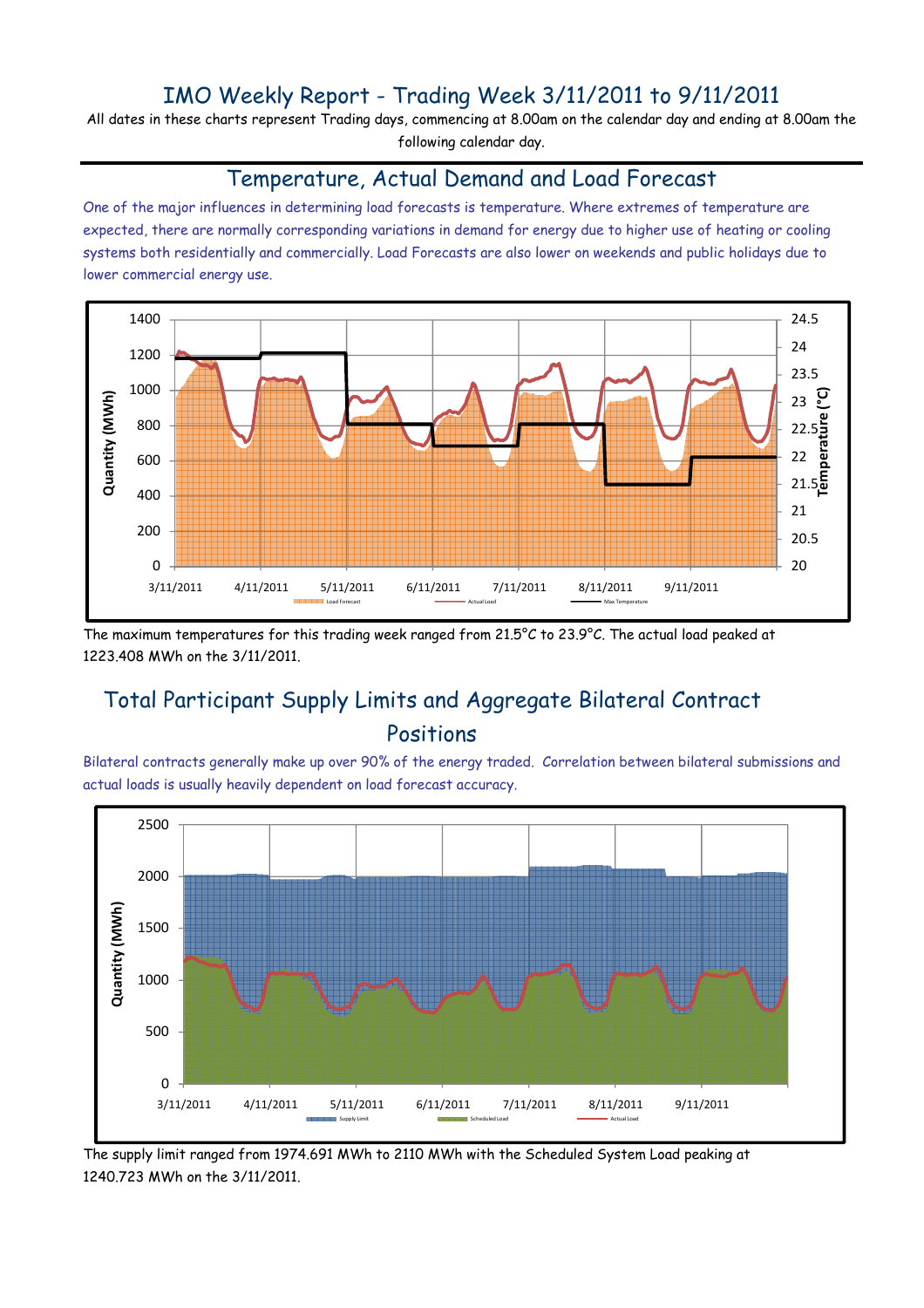### Net Balancing Market Trades

Bilateral contracts and STEM trading are generally based on the forecast energy requirements of Participants. When the forecast requirements are higher or lower than the actual requirements for a day, this Market energy must be bought and sold in the balancing mechanism. This graph shows the estimated net balancing trades.



The majority of the balancing activity this week occurred within Balancing Supply. The maximum balancing demand for the week reached 94.199 MWh on the 5/11/2011. The maximum balancing supply for the week reached -289.114 MWh on the 3/11/2011.

## Total Traded Energy

This chart represents a comparison between the total net energy that is traded in Bilateral Contracts, the STEM and the balancing mechanism. Balancing Supply represents cases in which the total contract position is greater than the demand and customers must supply energy back to balancing. Balancing Demand represents cases in which the total contract position is less than the demand and customers must purchase energy from balancing.



Total balancing supply equalled -19646.28 MWh whereas total balancing demand equalled 1811.67 MWh. The Total STEM Traded quantity was 14217.213 MWh, with the STEM Clearing Quantity ranging between 3.918 MWh and 211.069 MWh.